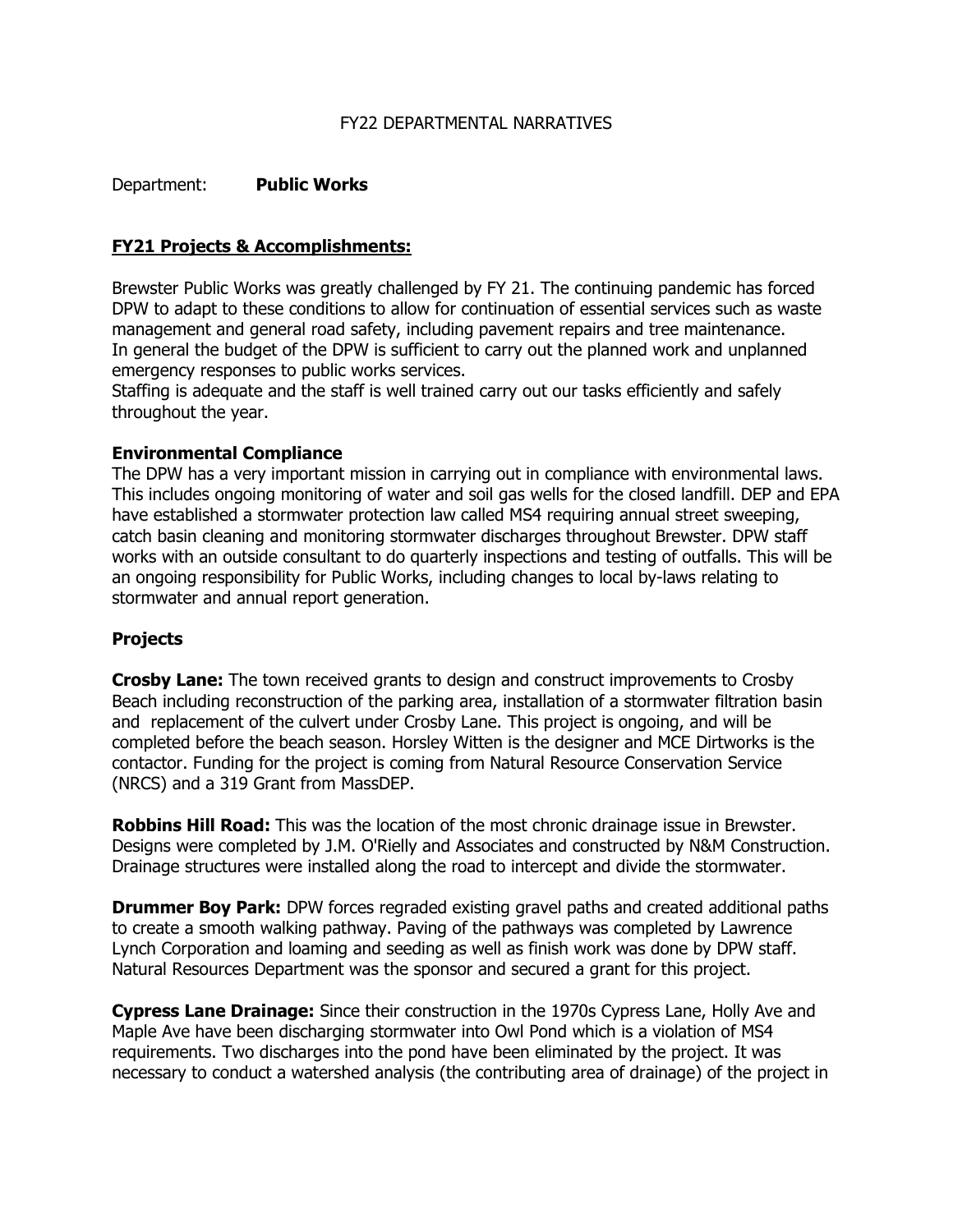order to properly size the drainage facility. The analysis and design was complete by J.M. O'Rielly and Associates.

DPW staff constructed the entire facility; a large 30 unit system which took up most of the parking lot adjacent to the pond. Installation by DPW staff saved nearly a \$100,000 on this project. Paving was completed by Lawrence Lynch Corporation. Elimination of the discharges will reduce expenses going forward as the discharges do not have to be monitored or reported.

**Saints Landing:** While adapting our beach landing entrances and exits to Covid protocols it was discovered that Saints Landing pathway was too narrow. It was originally wide enough but the vegetation and sand had narrowed the pathway considerably. Natural Resources Department engaged J.M. O'Rielly and Associates to design a new pathway. Natural Resources secured Conservation Commission approval. Department of Public Works forces widened the path installed a new base for a paved path. Lawrence Lynch paved the pathway. This project was funded by the Cares Act.

**National Grid Paving:** Over the past several years National Grid has been installing a new gas main along Slough Road, Satucket Road and Stony Brook Road. Beginning at the Harwich line on Slough Road and ending at Route 6A and Stony Brook Road. We took advantage of the opportunity to have Slough Road repaved and to repave Satucket and Stony Brook through the Mill and on to 6A. This paving saved the town over \$300,000. Loaming and seeding will be accomplished in spring.

**Millstone Road:** Over the past three years Department of Public Works and Town Administration, working with our consultant VHB have been in the process of redesigning Millstone Road to allow for accommodations for walkers and cyclists. The design is 75% complete. The town has held three public forums and met with over thirty direct abutters to review their concerns.

Opposition to the project is mounting.

**DEP grants:** DPW staff applied for and received Recycling Dividends Program Funds (RDP) and a Small Incentive Grant, totaling \$9,600.

**Small Local Drainage Installations:** Department of Public Works staff has made repairs to existing catch basins and installed new systems at strategic locations where drainage issue are problematic. Robbins Hill Road (a new home was built at an existing stormwater run-off) DPW staff installed drainage and paved the site. This capability to accomplish these projects by inhouse staff will result in significant savings. In addition, it allows the department to react quickly to projects as they arise.

**Green Burial:** Brewster had its first Green Burial (burial without traditional casket or vault) at Brewster Memorial Cemetery. A section had been set aside for this purpose. Interest in these plots has been increasing.

**Long Pond Road 137 Reconstruction Route 6A to 124):** This project has a completed design including sidewalks and accommodations for cyclists. The project was initiated due to a failing drainage system. All permits for the job have been received including Conservation Commission, MEPA, and a Public Shade Tree Hearing was held. The project was put on hold due to a funding shortfall. CDM Smith is the design engineer.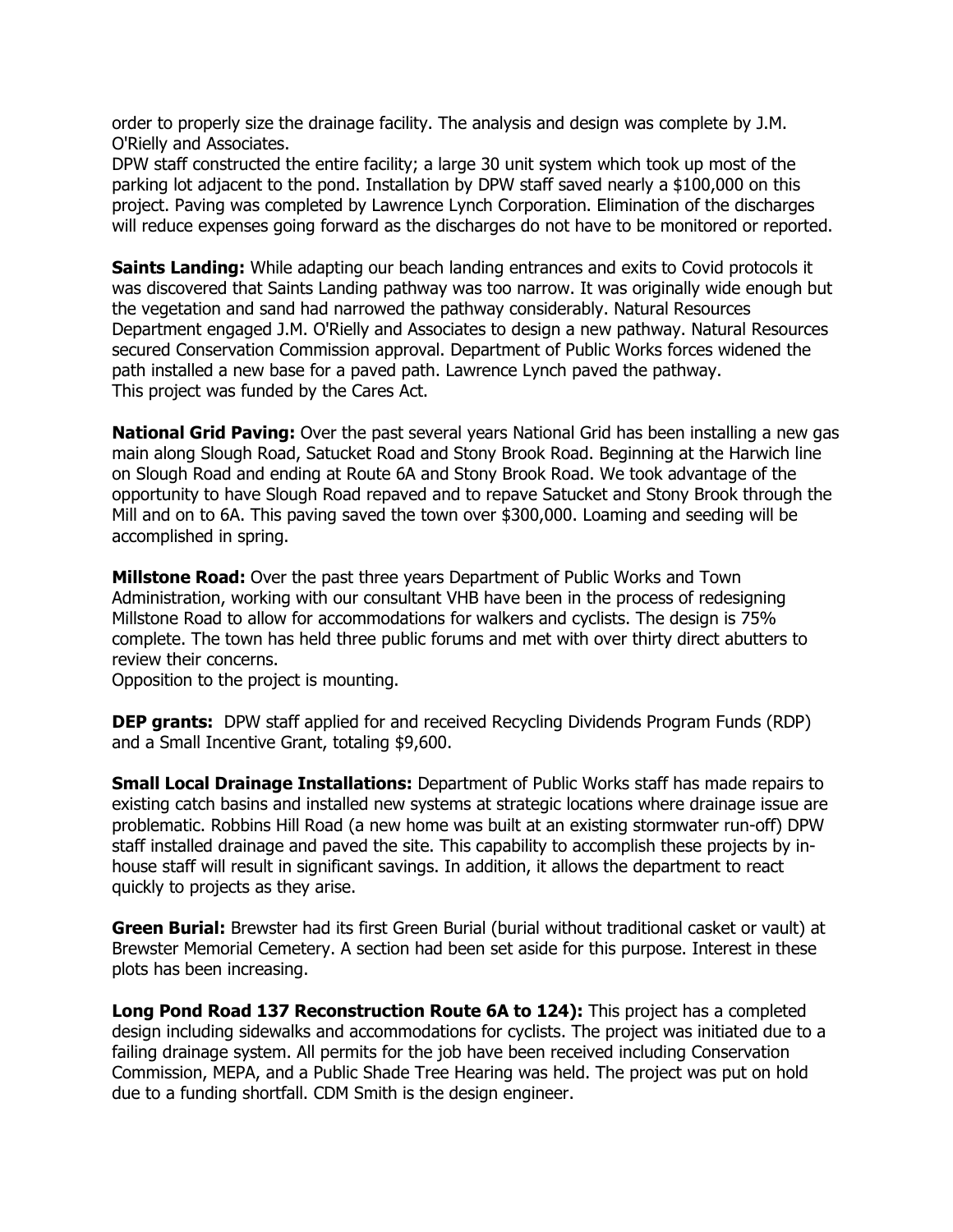**Covid Protocols:** Department of Public Works staff kept the transfer station open as well as roads clear and safe at the onset of the pandemic. Beaches were set up with separated pathways with signage to direct users coming onto and off the beach. In order to have no touch trash receptacles, DPW staff opened and closed the barrels at the beginning and end of each day.

### **FY22 Goals & Initiatives:**

**Millstone Road:** Complete design and advertise the job.

**Complete Streets:** Introduce concept and hold public meetings to develop project priority list.

**Pavement Management:** Update pavement management and dove tail with Complete Streets Initiative.

**MS4:** Complete an initial round of sampling for our 16 discharges called out in our year two report.

**Long Pond Road (6A to 124):** Review completed design; advertise and build the project.

### **Complete Crosby Landing and Culvert Project: Spring 2021**

**DPW Facility:** Develop rinse area with retention basin, eliminate old oil/water separator, correct seepage from capped landfill.

**Continue Drainage Projects:** Point of Rocks, Foster, Long Pond, Alden, and any others that arise.

**Investigate Breakwater Culvert:** Culvert is under Breakwater Road and discharges onto Breakwater beach. This is part of the Consodine Ditch system.

**Complete Gatehouse Upgrades:** IT secured a grant to upgrade DPW phone system and install license plate reading technology (to replace the sale of stickers) at the Recycling Center gatehouse.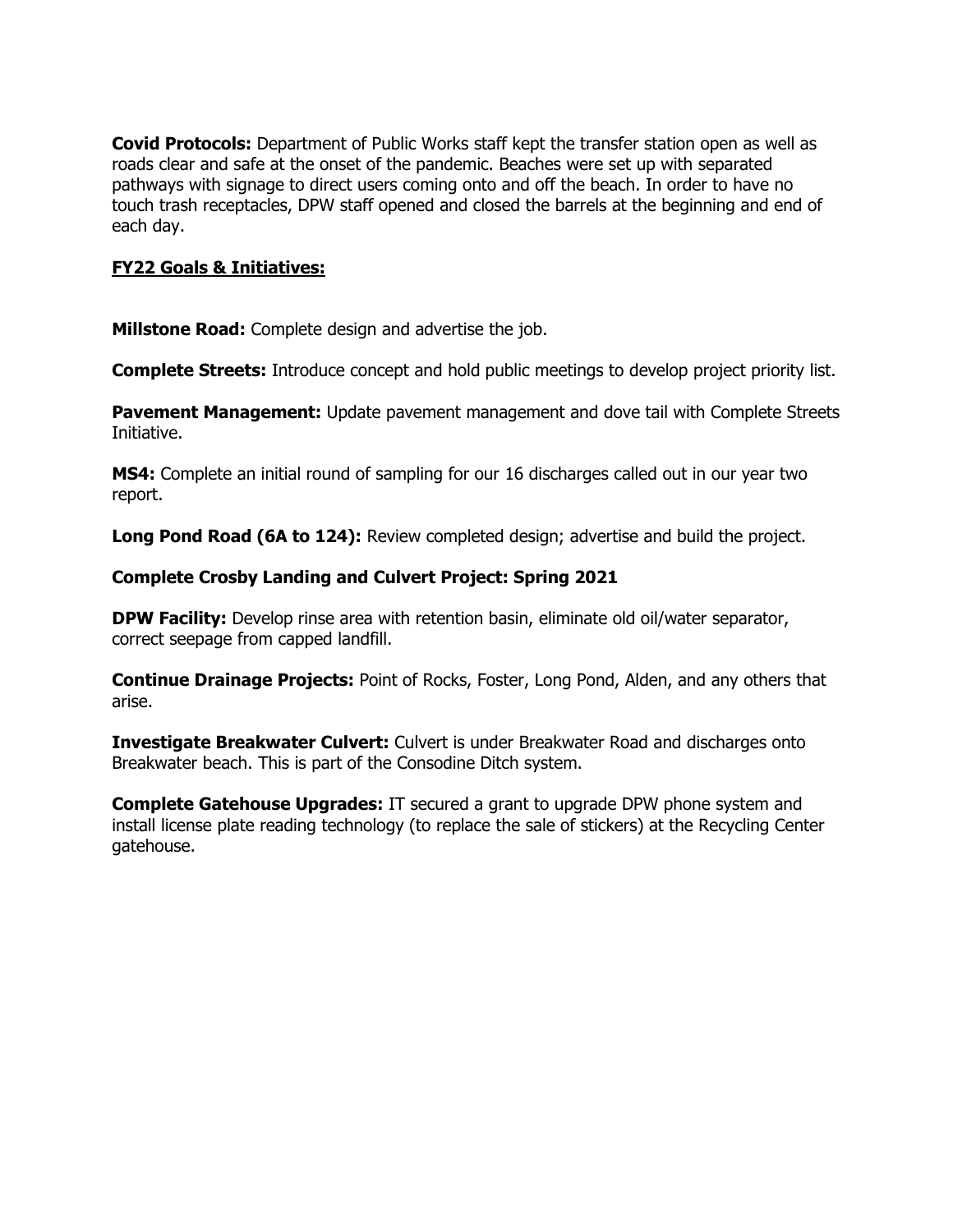## Department: **Public Works**

Requested Increase Amount: \$18,000

Line item: Overtime

Rationale: Overtime budget was \$32,711 in FY 15. FY 16 it dropped to \$20,584. From FY 17-21 overtime budget has been stable at \$20,780. With hourly rates increasing, we will need an increase to cover overtime cost increases. We have consistently needed anywhere from \$9,000-\$13,000 in additional funds to cover what is needed for the Department overtime needs the last few fiscal years.

Impact on Services: Adequate funds will allow for Public Works to assist with the many projects, events and other Town department needs to ensure better service to residents.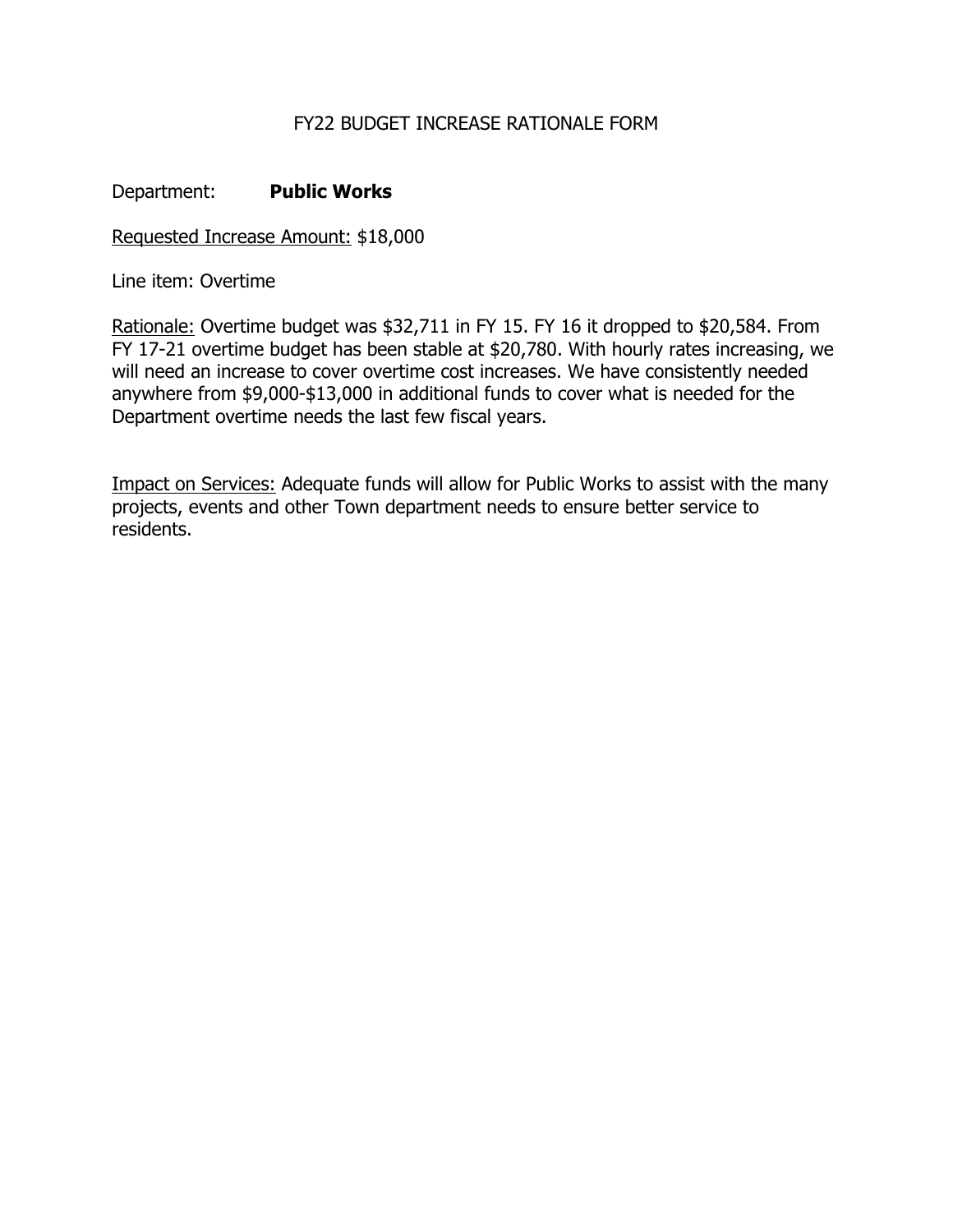## Department: **Public Works**

Requested Increase Amount: 6,000

Line item: 5236 – Road Machinery R & M Equipment

Rationale: This line item is used to make repairs to heavy equipment owned and maintained by the DPW staff. Often it is necessary to use outside vendors to make repairs to heavy equipment, due to specialized tools owned by heavy equipment repair shops.

Impact on Services: The funding will allow for the preservation of existing equipment which is scheduled for replacement under our Capital Plan. Catastrophic repairs result in premature replacements which stress our capital program.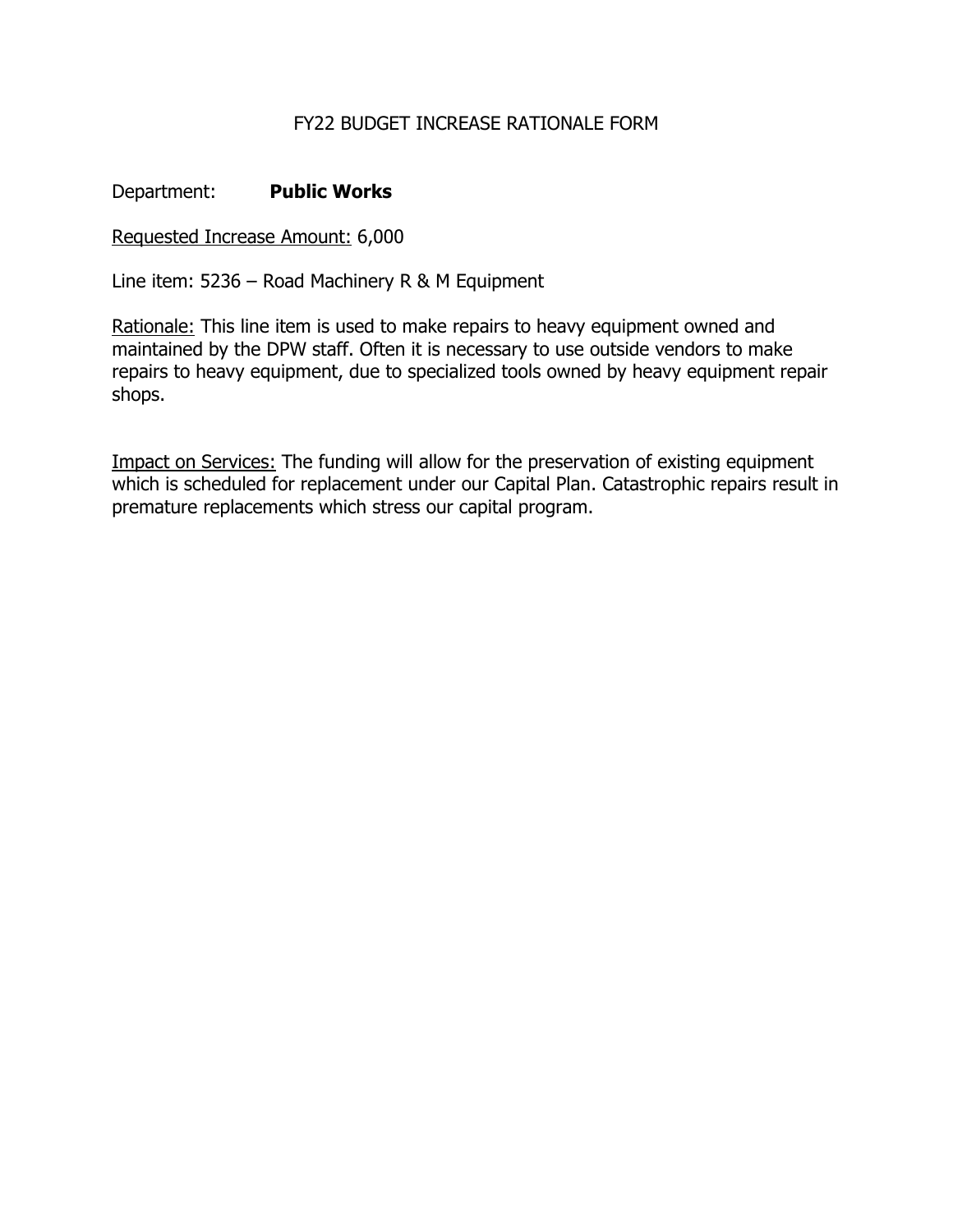Department: **Public Works** 

Requested Increase Amount: 25,000

Line item: 5245 – R & M Roads/Drainage

Rationale: This line item is an all-encompassing line item used for maintenance of Brewster roads. Paving and patching materials as well as components of smaller localized drainage repairs done by DPW staff

Impact on Services: Additional funds will allow for an increase in hot mix patching, localized paving repairs, crack repairs and local drainage repairs resulting in smoother and safer road for Brewster residents.

Formally in the Capital Plan, this request is to incrementally move items that are done on an annual basis into the operating budget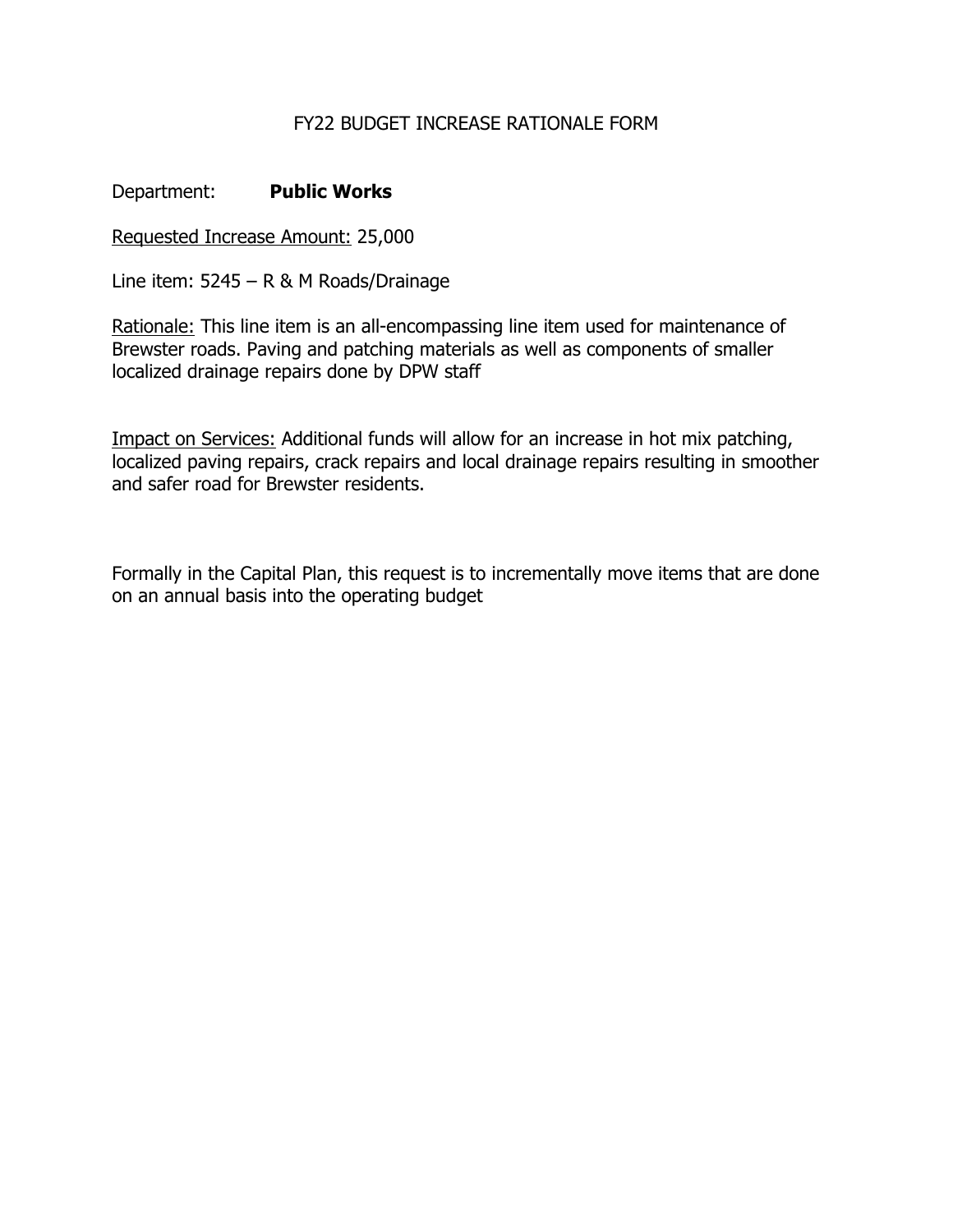## Department: **Public Works**

Requested Increase Amount: 15,000

Line item: Irrigation

Rationale: This line item is used to turn on/off irrigation systems at town facilities, as well as making any necessary repairs. Locations include Town hall, Gages Field, Freemans Fields, Fire Department, Natural Resource Department, and Police Department.

Impact on Services: Inspections and repairs prevent future problems with irrigation systems.

Formally in the Capital Plan, this request is to move an annual expense into the operating budget.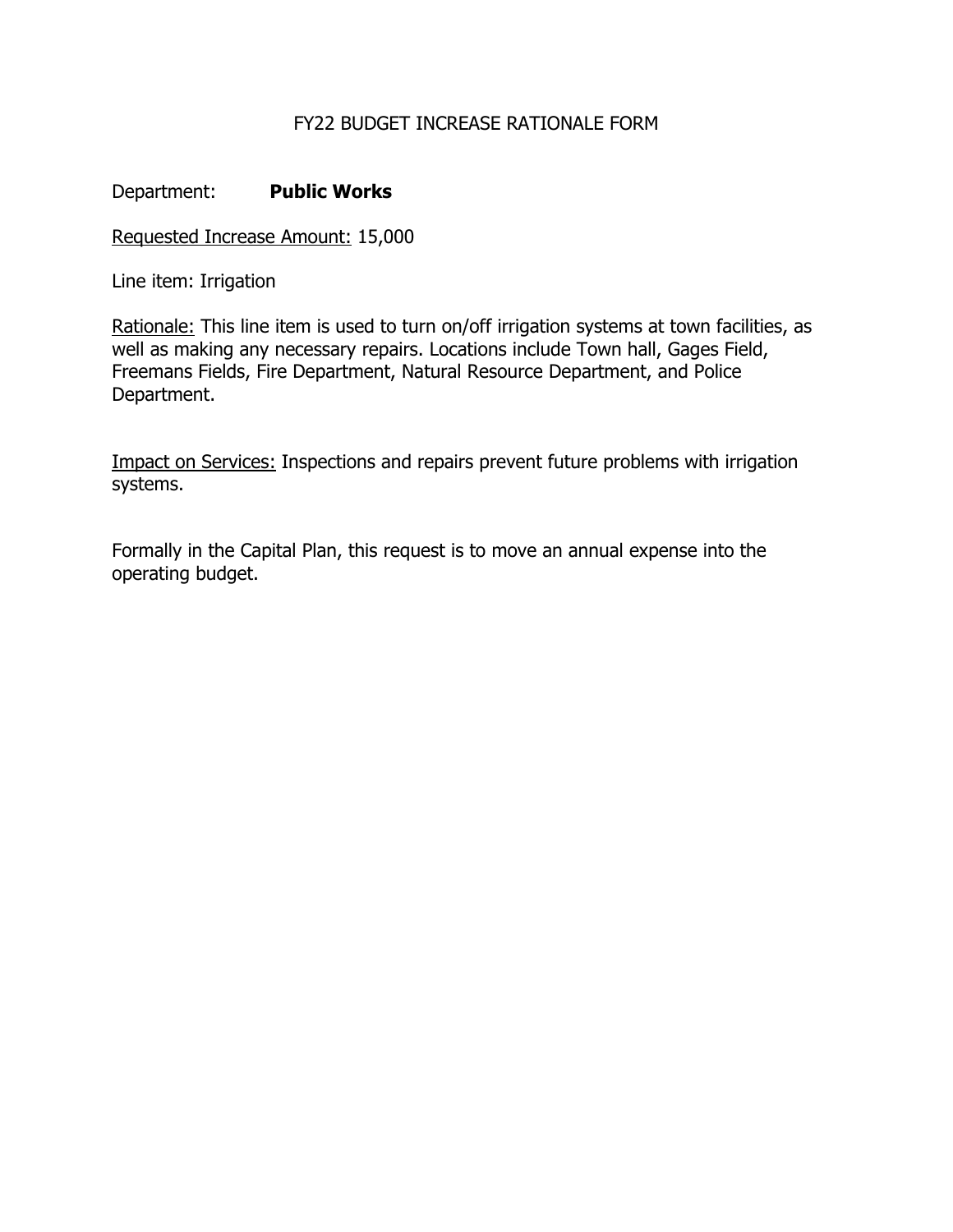Department: **Public Works** 

Requested Increase Amount: 15,000

Line item: 5904 – Tree Removal/Plantings

Rationale: Brewster has had an epidemic of tree death due to insects and disease. The line item is used to hire an outside vendor to remove large trees along Brewster roads. This funding will allow for 5-6 days of work.

Impact on Services: Efficient and frequent hazard tree removal protects the traveling public from these hazards and protects the town from legal exposure. The additional funding will allow for the creation of a tree planting program.

Formally in the Capital Plan, this request is to move an annual expense into the operating budget.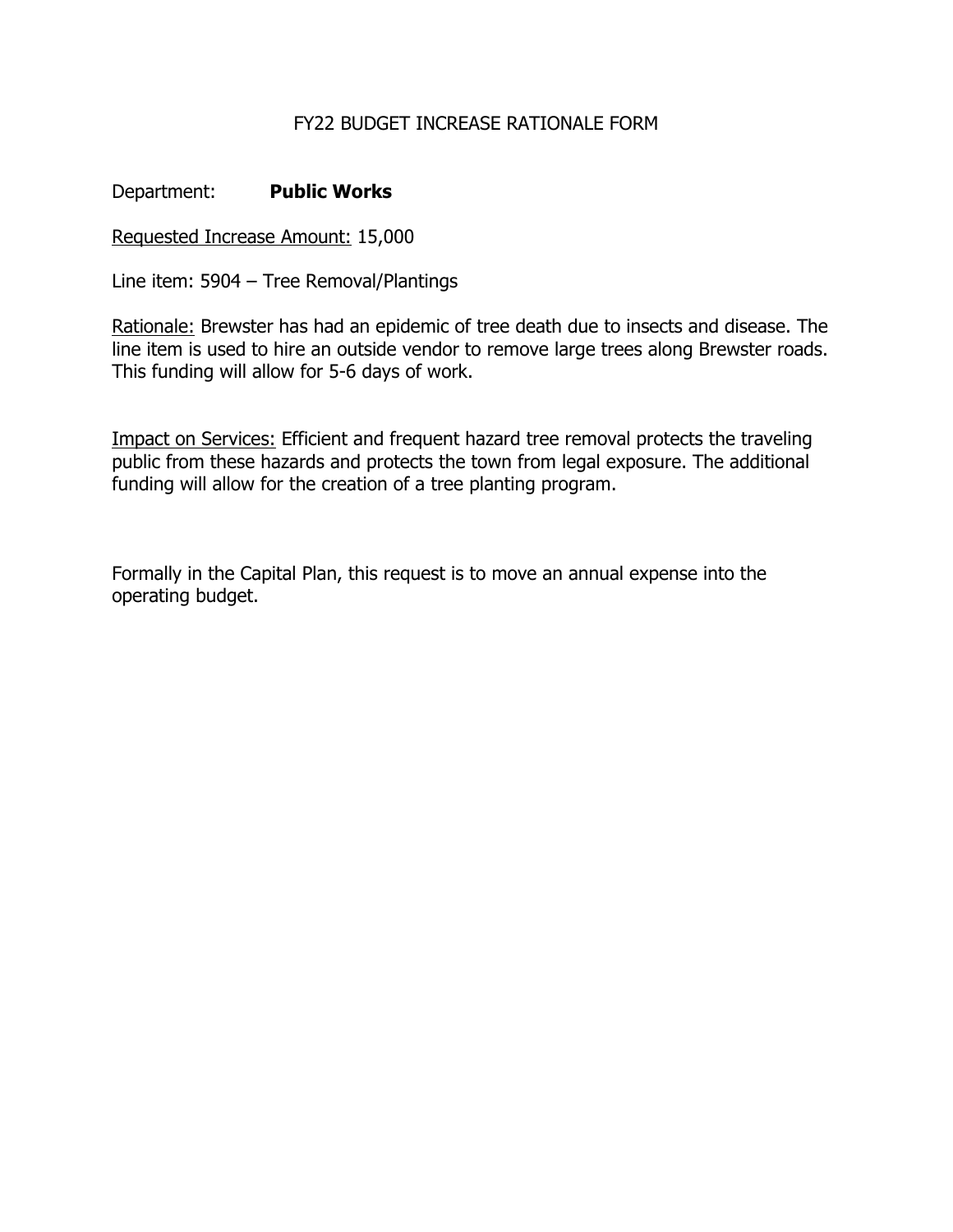#### **Summary**

*EXPEND FY18 EXPEND FY19 APPROP FY20 EXPEND FY20 APPROP FY21 REQUEST FY22 CHANGE*

| PERSONNEL SUBTOTAL<br>(Form 2)        | ,047,150 | 1,090,026 | ,187,853 | 1,166,538 | 1,216,487 | 1,219,874 | 0.28% |
|---------------------------------------|----------|-----------|----------|-----------|-----------|-----------|-------|
| <b>OPERATING SUBTOTAL</b><br>(Form 3) | 263,174  | 691,834   | 539,509  | 522,744   | 733,353   | 794,353   | 8.32% |
|                                       |          |           |          |           |           |           |       |
| <b>TOTAL DEPARTMENT BUDGET</b>        | ,310,324 | 1,781,859 | ,727,362 | 689,282   | 1,949,840 | 2,014,227 | 3.30% |

 $(Form 2 + Form 3)$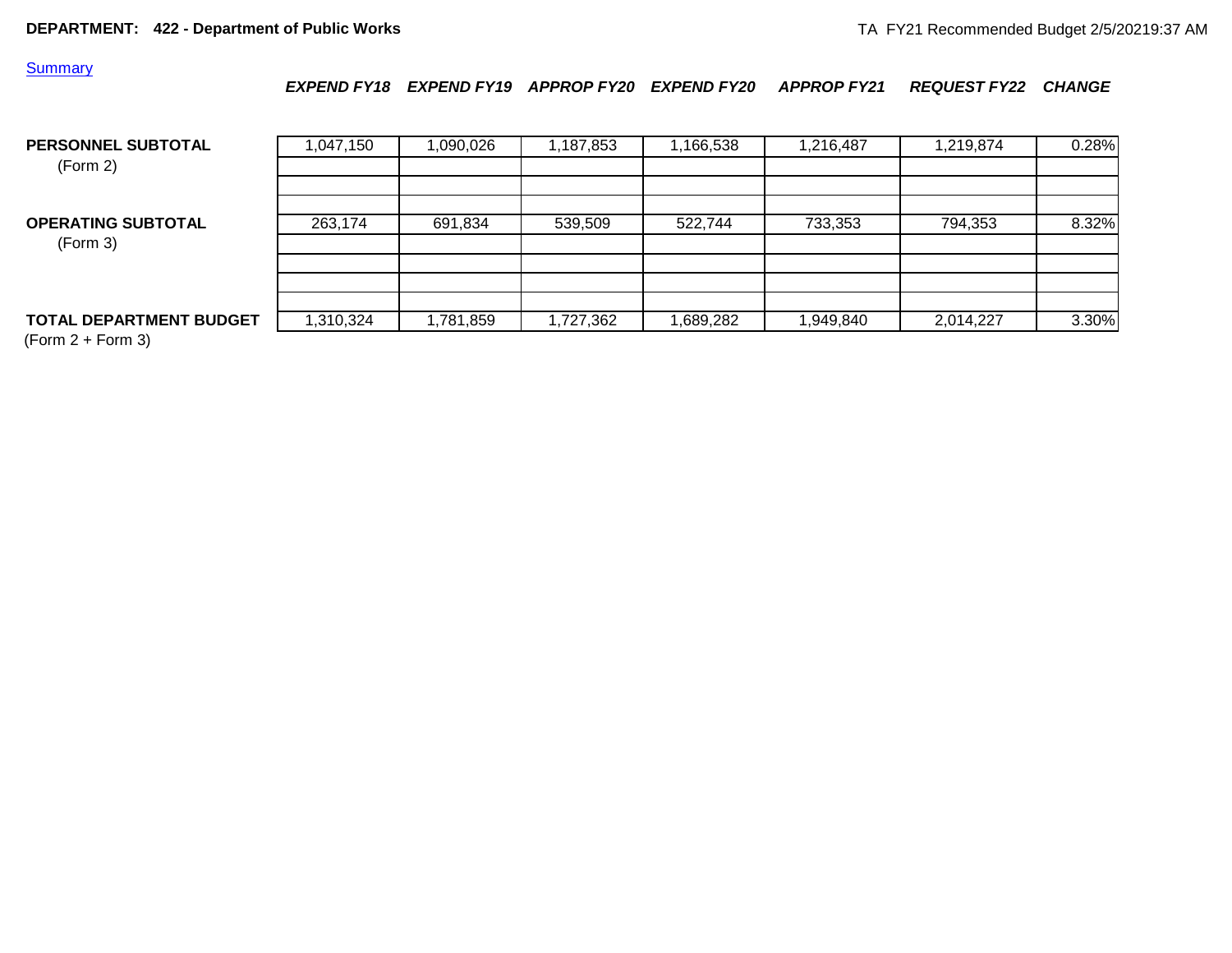# **DEPARTMENT: 422 - DPW - Department of Public Works FY22 Personnel Budget**

| <b>Total Full Time Salaries/Wages</b> | 1,170,271 |
|---------------------------------------|-----------|
| <b>Total Seasonal Salary</b>          |           |
| <b>Total Longevity</b>                | 9,603     |
| <b>Total Education</b>                |           |
| <b>Total Certification Pay</b>        |           |
| <b>Total Holiday Pay</b>              |           |
| <b>Total Other Pay</b>                |           |
| <b>Shift Differential</b>             |           |
| Overtime                              | 40,000    |
|                                       |           |

| Subtotal<br> Salary<br>- 30. |  |
|------------------------------|--|
|                              |  |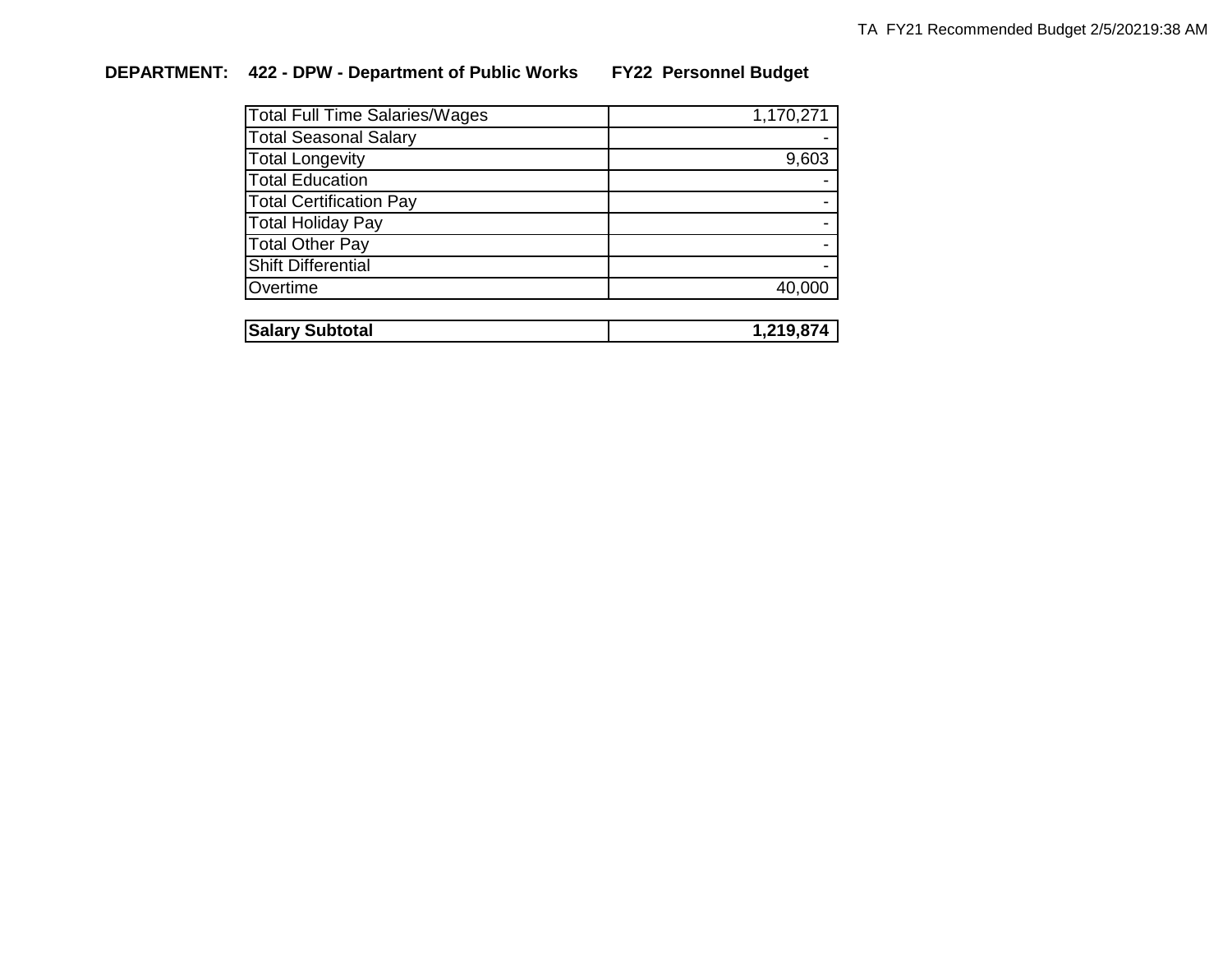ACCT # ACCOUNT NAME EXPEND FY18 EXPEND FY19 APPROP FY20 EXPEND FY20 APPROP FY21 REQUEST FY22

| 5236 | Road Machinery R & M Equip.            | 19,352         | 14,720          | 7,744       | 15,235  | 12,000       | 18,000      |
|------|----------------------------------------|----------------|-----------------|-------------|---------|--------------|-------------|
| 5197 | <b>Alarm Communications</b>            | 1,418          | 536             | 1,000       | 1,039   | 1,000        | 1,000       |
| 5241 | R & M Building                         | 31,642         | 31,660          | 8,000       | 9,731   | 15,000       | 15,000      |
| 5242 | R & M Organic Turf                     | $\Omega$       | 1,621           | $\Omega$    |         | 0            | 0           |
| 5245 | R & M Roads/ Drainage                  | $\Omega$       | 34,999          | $\Omega$    |         | 50,000       | 75,000      |
| 5247 | R & M Radio                            | 1,205          | $\overline{56}$ | 750         | 334     | 750          | 750         |
| 5270 | Rentals & Leases                       | 106,375        | 70,598          | 111,014     | 60,955  | 111,014      | 111,014     |
| 5281 | Traffic Control Police Dept.           | 10,164         | 9,207           | 6,964       | 10,335  | 10,000       | 10,000      |
| 5283 | <b>Traffic Markings</b>                | 42,499         | 30,950          | 37,500      | 15,523  | 45,000       | 45,000      |
| 5284 | <b>Traffic Sign Materials</b>          | 4,776          | 4,473           | 5,000       | 4,749   | 5,000        | 5,000       |
| 5293 | <b>Recreation Materials</b>            | 151            | 2,901           |             |         | $\Omega$     | $\mathbf 0$ |
| 5300 | <b>Professional Technical</b>          | 8,992          | 4,971           | 10,000      | 2,128   | 8,000        | 8,000       |
| 5381 | <b>Medical Clinics</b>                 | 1,188          | 840             | 3,000       | 1,000   | 2,000        | 2,000       |
| 5382 | <b>Supression Control</b>              | 1,348          | 1,400           | 1,596       | 1,757   | 1,596        | 1,596       |
| 5540 | R & M Swap Shop                        | 143            | 326             | $\Omega$    |         | $\mathbf{0}$ | $\mathbf 0$ |
| 5942 | Vehicle Pool R & M                     | 17,304         | 26,823          | 18,303      | 19,059  | 25,000       | 25,000      |
| 5481 | Road Machinery Parts                   | 38,836         | 46,618          | 46,500      | 30,467  | 46,500       | 46,500      |
| 5482 | Road Machinery Lubricants              | 3,565          | 3,367           | 7,000       | 3,328   | 5,000        | 5,000       |
| 5594 | Leases                                 |                | 33,297          |             |         | $\mathbf{0}$ | $\Omega$    |
| 5420 | <b>Office Supplies</b>                 | 1,450          | 1,222           | 2,250       | 2,280   | 2,250        | 2,250       |
| 5450 | <b>Custodial Supplies</b>              | 1,158          | 1,497           | 1,500       | 846     | 1,500        | 1,500       |
| 5530 | <b>Tools</b>                           | 6,378          | 5,630           | 5,609       | 3,584   | 7,500        | 7,500       |
| 5580 | Unclassified Supplies                  | 5,672          | 5,111           | 5,530       | 5,694   | 5,530        | 5,530       |
| 5710 | Mileage                                | 187            | 0               | $\Omega$    |         | $\Omega$     | $\Omega$    |
| 5730 | Dues/ Memberships                      | 3,250          | 3,363           | 3,500       | 3,135   | 3,500        | 3,500       |
| 5295 | <b>Professional Development</b>        | $\mathbf{0}$   | $\Omega$        | $\mathbf 0$ |         | 5,000        | 5,000       |
| 5761 | <b>Cemetary Expense</b>                | 56             | 551             | $\mathbf 0$ |         | 0            | 0           |
| 5850 | Road Machinery- Addtl Equip.           | 1,900          | $\Omega$        | 0           |         | 0            | $\mathbf 0$ |
| 5860 | Office Equipment                       | 916            | 548             | $\mathbf 0$ |         | $\mathbf 0$  | $\mathbf 0$ |
| 5865 | <b>Equipment Non-registered</b>        | 9,430          | 8,508           | 5,636       | 7,028   | 8,500        | 8,500       |
| 5875 | <b>Safety Equipment</b>                | 3,366          | 4,690           | 3,163       | 3,418   | 8,163        | 8,163       |
| 5890 | Solid Waste Disposal                   | 278,306        | 280,317         | 200,000     | 287,057 | 300,000      | 300,000     |
| 5543 | Landfill Monitoring                    | $\Omega$       | 37,367          | $\Omega$    |         | $\Omega$     | 0           |
|      | <b>Irrigation Maintenance</b>          | $\mathbf 0$    | 0               | $\mathbf 0$ |         | $\mathbf 0$  | 15,000      |
| 5904 | Tree Removal & Planting                | $\overline{0}$ | 0               | $\Omega$    |         | 5,000        | 20,000      |
| 5895 | <b>Construction Supplies Materials</b> | 35,245         | 23,666          | 31,950      | 21,484  | 31,950       | 31,950      |
| 5192 | Safety Clothing Allowance              |                |                 | 16,000      | 12,580  | 16,600       | 16,600      |

|  | <b>SUBTOTAL</b><br><b>OPE</b><br>ATING<br>RΑ | 636.270 | .834<br>691 | 539,509 | $ \cdot$<br>-^^<br>, ,,<br>34 | $\overline{\phantom{a}}$<br>0.25<br>.<br>, vv.vv | 794,35.<br>. . |
|--|----------------------------------------------|---------|-------------|---------|-------------------------------|--------------------------------------------------|----------------|
|--|----------------------------------------------|---------|-------------|---------|-------------------------------|--------------------------------------------------|----------------|